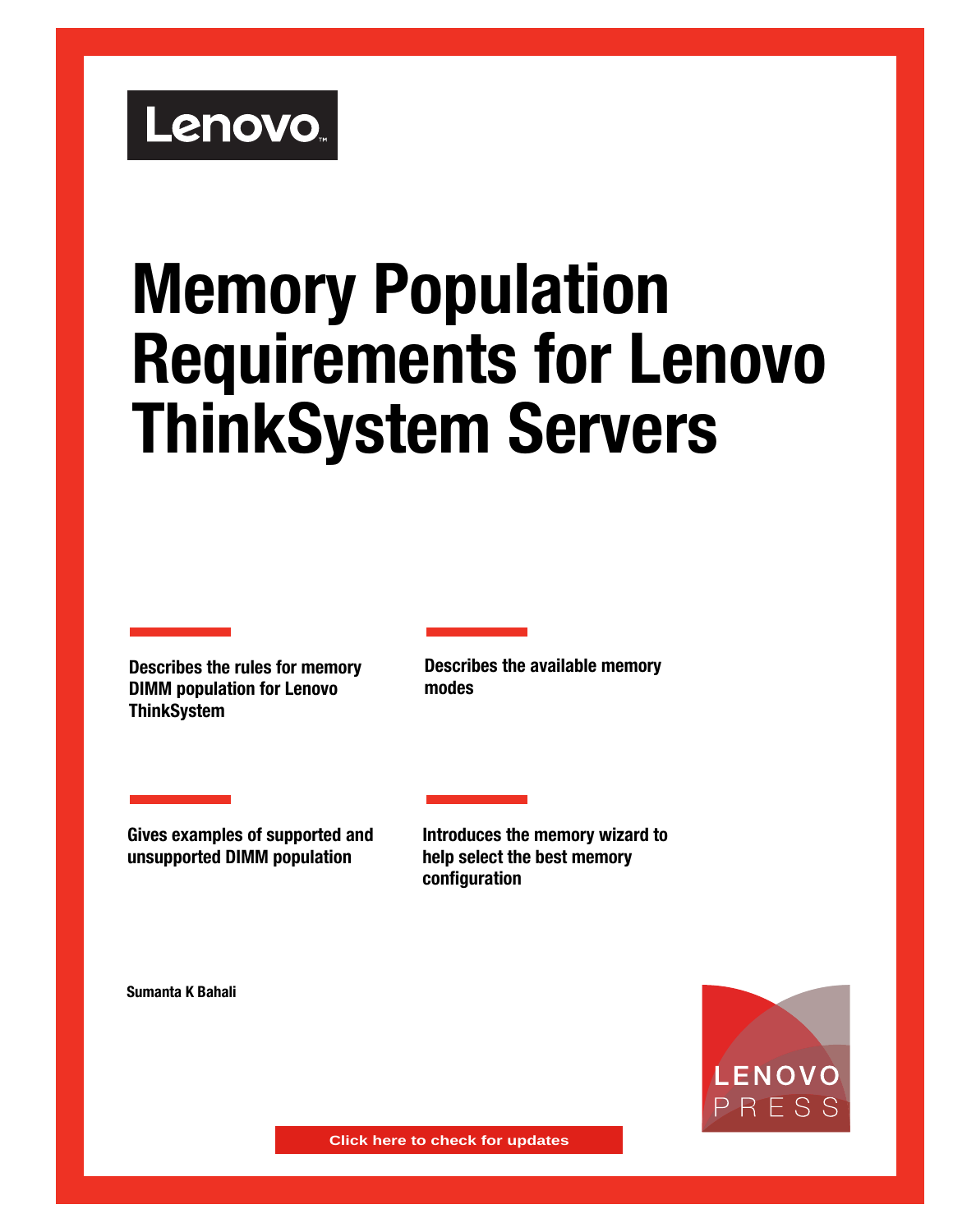# **Abstract**

This paper examines the memory population requirements of the Lenovo® ThinkSystem™ platforms based on the Intel Xeon Processor Scalable family. We describe both Intel and Lenovo specific requirements complete with various examples that show supported and unsupported memory population. This paper explains the value of using the Memory Wizard in the Lenovo Enterprise Server Configurator (LESC) as an easy way to determine the best memory configuration for ThinkSystem servers.

At Lenovo Press, we bring together experts to produce technical publications around topics of importance to you, providing information and best practices for using Lenovo products and solutions to solve IT challenges.

See a list of our most recent publications at the Lenovo Press web site:

#### <http://lenovopress.com>

**Do you have the latest version?** We update our papers from time to time, so check whether you have the latest version of this document by clicking the **Check for Updates** button on the front page of the PDF. Pressing this button will take you to a web page that will tell you if you are reading the latest version of the document and give you a link to the latest if needed. While you're there, you can also sign up to get notified via email whenever we make an update.

# **Contents**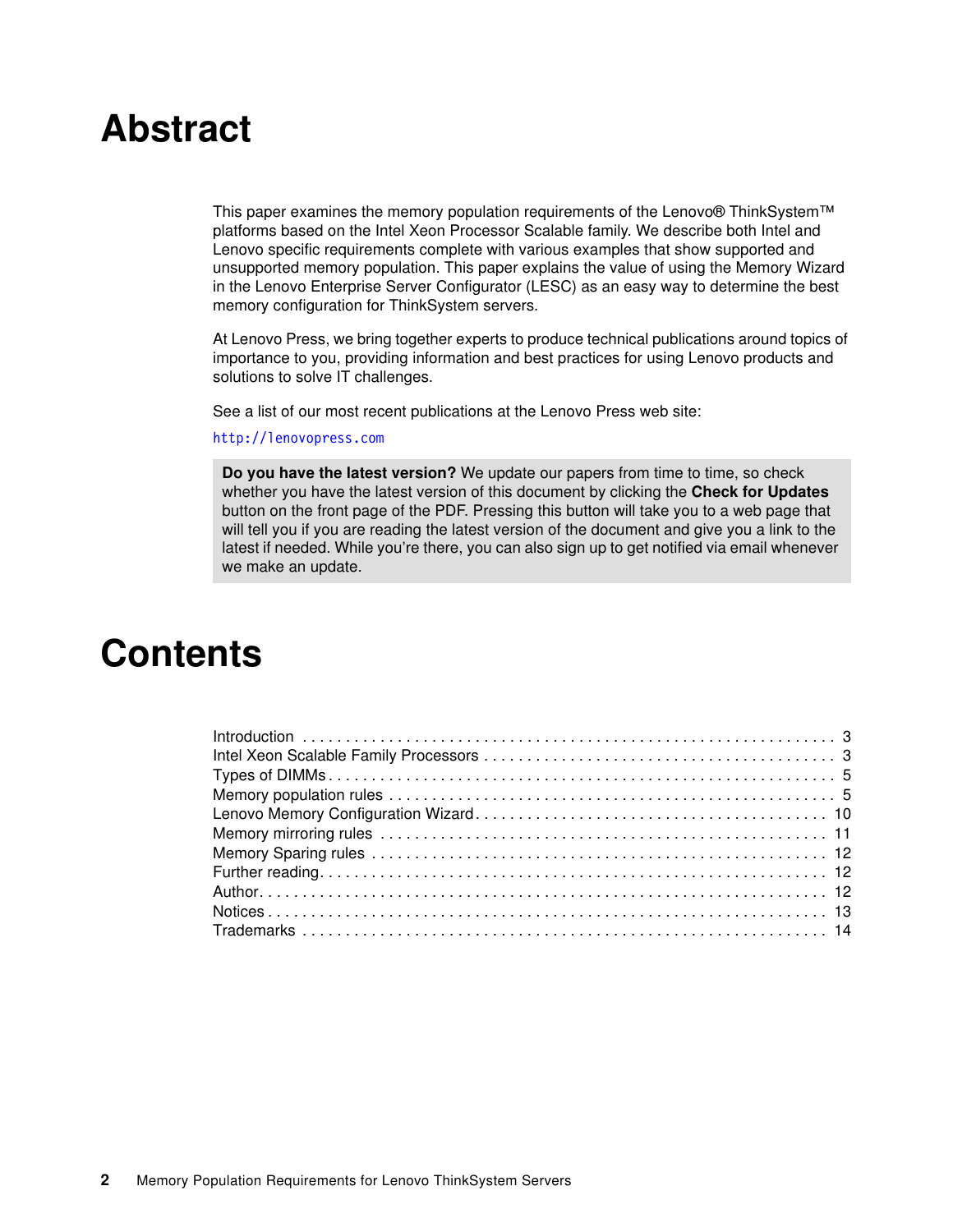## <span id="page-2-0"></span>**Introduction**

Lenovo ThinkSystem servers are based on Intel Xeon Processor Scalable family CPUs. These CPUs support six memory channels. Each memory channel can support a maximum of 2 DIMMs. Thus one CPU can support a maximum of 12 DIMMs.

Most ThinkSystem servers support the full 12 DIMMs per processor (2 DIMMs per channel), however, some models support fewer DIMMs:

- - ThinkSystem SR530, SR550, ST550 support a maximum of 6 DIMMs per processor which means they only support 1 DIMM for each memory channel.
- - ThinkSystem SD530, SR570 and SR590 support 8 DIMMs per processor, which means that one memory channel per memory controller supports 2 DIMMs and the other memory channels only have one DIMM per channel.

Previous Intel E7 v4 and E5 v4-based systems generally supported any combination of memory DIMMs. Systems based on the Intel Xeon Processor Scalable family have more complex rules for validated memory configurations.

There are specific rules on memory populations for the Intel Xeon Processor Scalable family. Some of the rules are based on Intel validation and support. Other rules are based on Lenovo DIMM population requirements. The goal of these rules is to provide the best memory solution for any specific memory capacity.

# <span id="page-2-1"></span>**Intel Xeon Scalable Family Processors**

The Intel Xeon Scalable Family series of processors provides a common building block across the entire Lenovo ThinkSystem platforms.

[Figure 1](#page-2-2) and [Figure 2 on page 4](#page-3-0) illustrate CPU and memory architecture block diagrams for ThinkSystem two- and four-socket platforms. Some system architectures may differ from what is shown, so always refer to platform-specific documentation for precise system details.

The 2-socket (2S) block diagram shows two Intel UltraPath Interconnect (UPI) links between processors, and six memory channels per processor with two DIMMs maximum per memory channel for a total of 24 DIMM slots.



<span id="page-2-2"></span>*Figure 1 2-socket CPU and memory architecture block diagram*

The 4-socket (4S) block diagram, [Figure 2 on page 4,](#page-3-0) shows a fully-connected UPI topology between all four processors, also called a *mesh topology*. Each processor has six memory channels with two DIMMs maximum per memory channel for a total of 48 DIMM slots.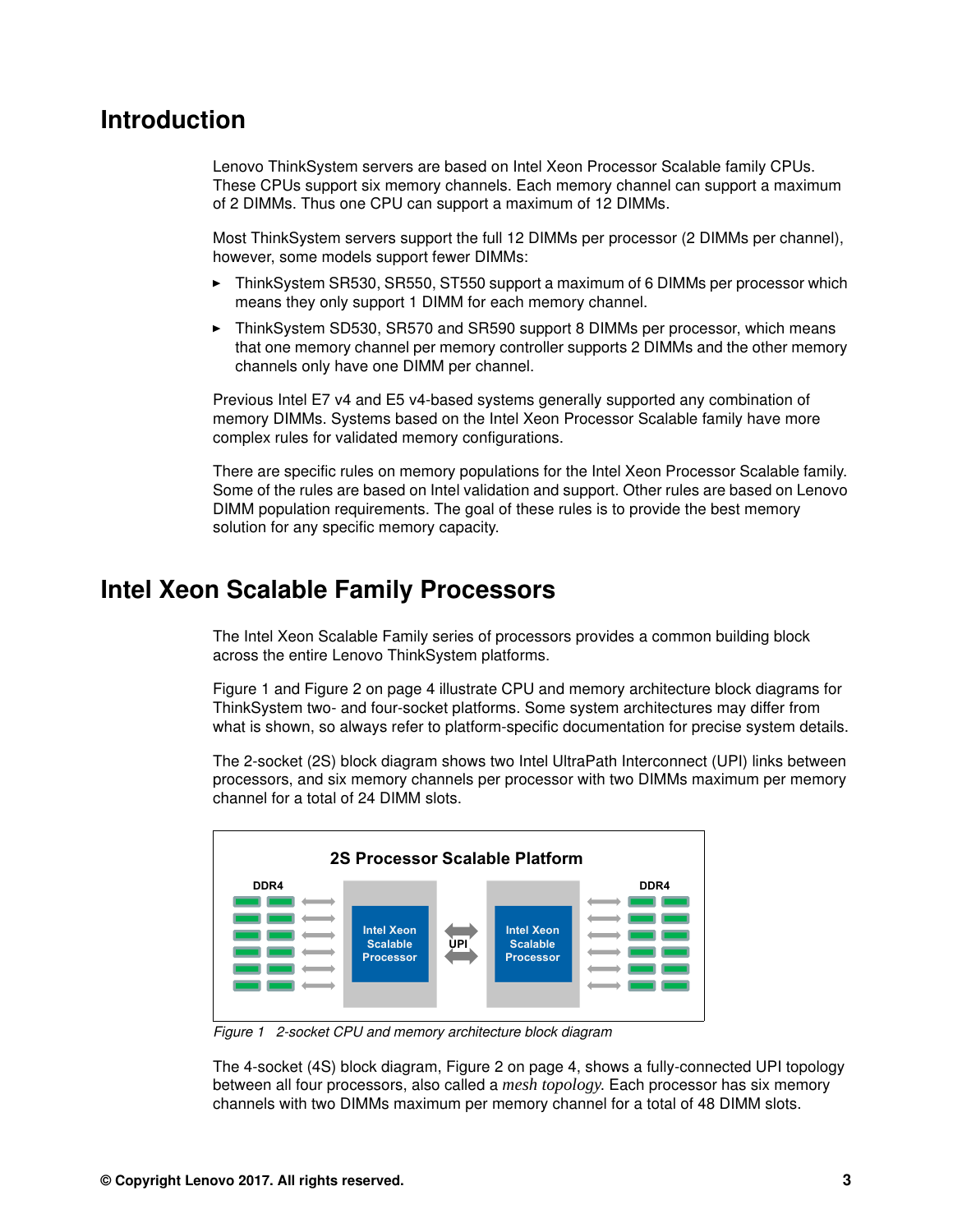

<span id="page-3-0"></span>*Figure 2 2-socket and 4-socket CPU and memory architecture block diagrams*

The processor has two independent memory controllers. As shown in [Figure 3](#page-3-1), each memory controller supports three memory channel and each memory channel can support up to two DIMMs. The two memory controllers are referred to as iMC1 and iMC2. The memory channels 1 to 3 are connected to iMC1 and memory channels 4 to 6 are connected to iMC2.

These two memory controllers work independently to fulfill the memory requirement from the processor cores. System firmware will attempt to interleave memory address range across the memory controllers when possible e.g. for symmetric memory population. Interleaving memory addresses across controllers improves memory performance.



<span id="page-3-1"></span>*Figure 3 Processor memory controller and memory channels*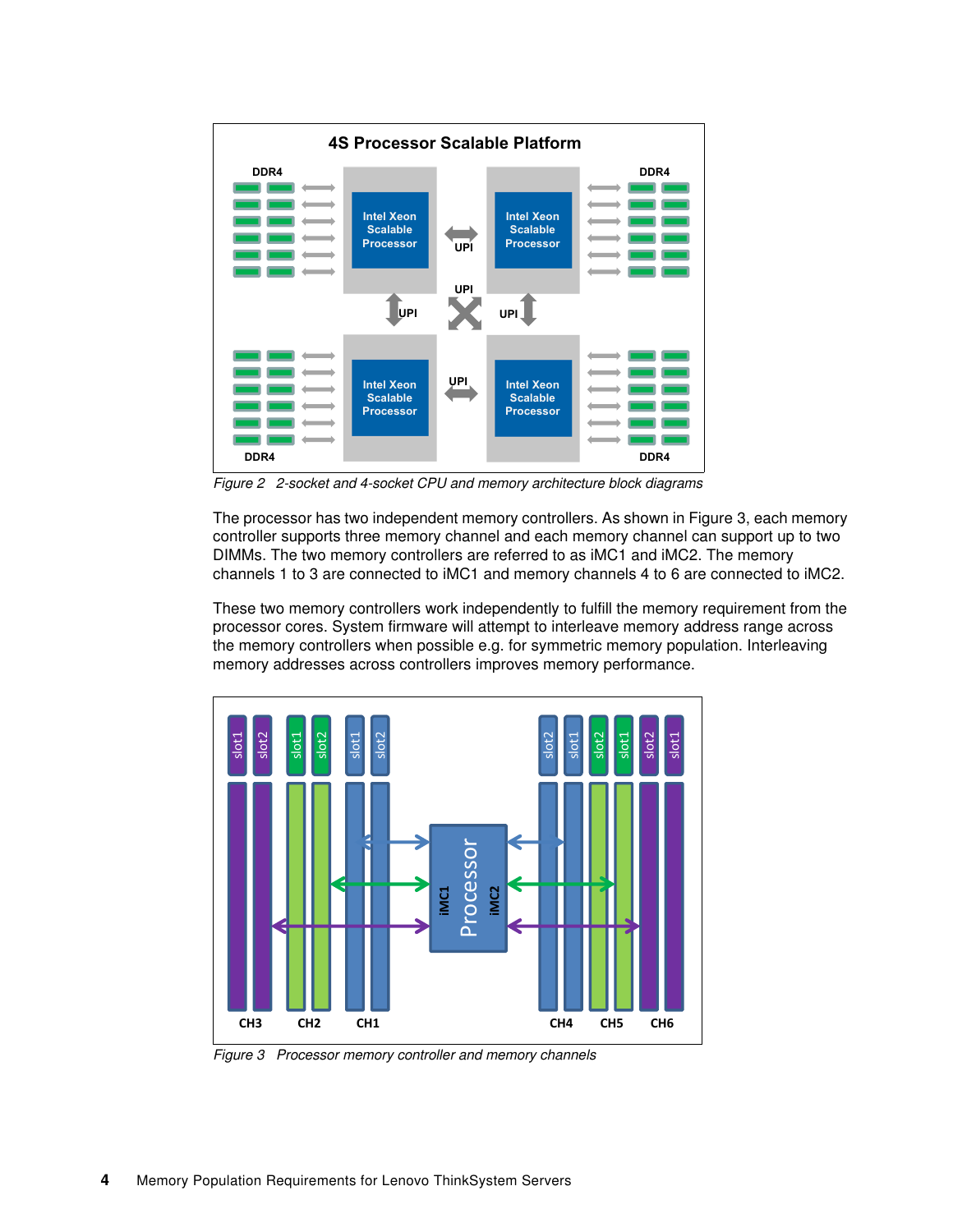# <span id="page-4-0"></span>**Types of DIMMs**

The Lenovo ThinkSystem server family supports a variety of memory DIMM types and capacities. Refer to platform-specific documentation for supported memory DIMM types for the most up to date information.

The memory DIMMs supported across the various ThinkSystem servers are:

- ThinkSystem 8GB TruDDR4™ 2666 MHz (1Rx8 1.2V) RDIMM
- ► ThinkSystem 16GB TruDDR4 2666 MHz (1Rx4 1.2V) RDIMM
- -ThinkSystem 16GB TruDDR4 2666 MHz (2Rx8 1.2V) RDIMM
- -ThinkSystem 32GB TruDDR4 2666 MHz (2Rx4 1.2V) RDIMM
- ► ThinkSystem 64GB TruDDR4 2666 MHz (4Rx4 1.2V) LRDIMM
- -ThinkSystem 128GB TruDDR4 2666 MHz (2S4Rx4 1.2V) 3DS RDIMM

Many end users configure server memory based on a capacity requirement. Historically, RDIMMs have been favored for lower capacity requirements and LRDIMMs have been selected for higher capacity requirements. A relatively new technology is three-dimension stacking (3DS) which stacks DRAM components using Through Silicon Vias (TSV) and allows for greater capacity DIMMs without increasing the load on the memory bus. The 128GB RDIMM listed above is a 3DS RDIMM.

### <span id="page-4-1"></span>**Memory population rules**

In this section we document the memory population rules from Intel and Lenovo. The memory in ThinkSystem servers can be configured in three different memory modes:

- Independent Channel Mode

All six channels can be populated independently as long as the memory population rules are met. All channels run at the same interface frequency, however individual channels may run at different DIMM timings (RAS latency, CAS latency, and so forth) if the installed DIMMs require it. All the memory DIMMs and ranks within DIMMs are available for system use. Most users will use Independent mode.

-Rank Sparing Mode

> A DIMM may contain one or more rank. A rank refers to a set of DRAM in the DIMM that fulfils a memory operation. For example a 32GB 2Rx4 DIMM has 36 DRAM devices. But only 18 devices (one rank) fulfill a memory transaction such as memory read. Different ranks are selected using DIMM Chip Select signal.

> In Rank Sparing Mode, one or more ranks are spares for the other ranks on the same channel. The spare rank(s) are held in reserve and are not available as system memory. The spare rank(s) must have identical or larger memory capacity than any of the other ranks (sparing source ranks) on the same channel. After sparing, the sparing source rank will no longer be available as system memory.

-Mirror Mode between Channels

In Mirrored Channel Mode, the memory contents are mirrored between Channels 1, 2, and 3 or Channels 4, 5, and 6. Mirrored mode provides resiliency even when one of the DIMM encounters a critical uncorrectable error. The available memory capacity is only half of the total DIMM capacity.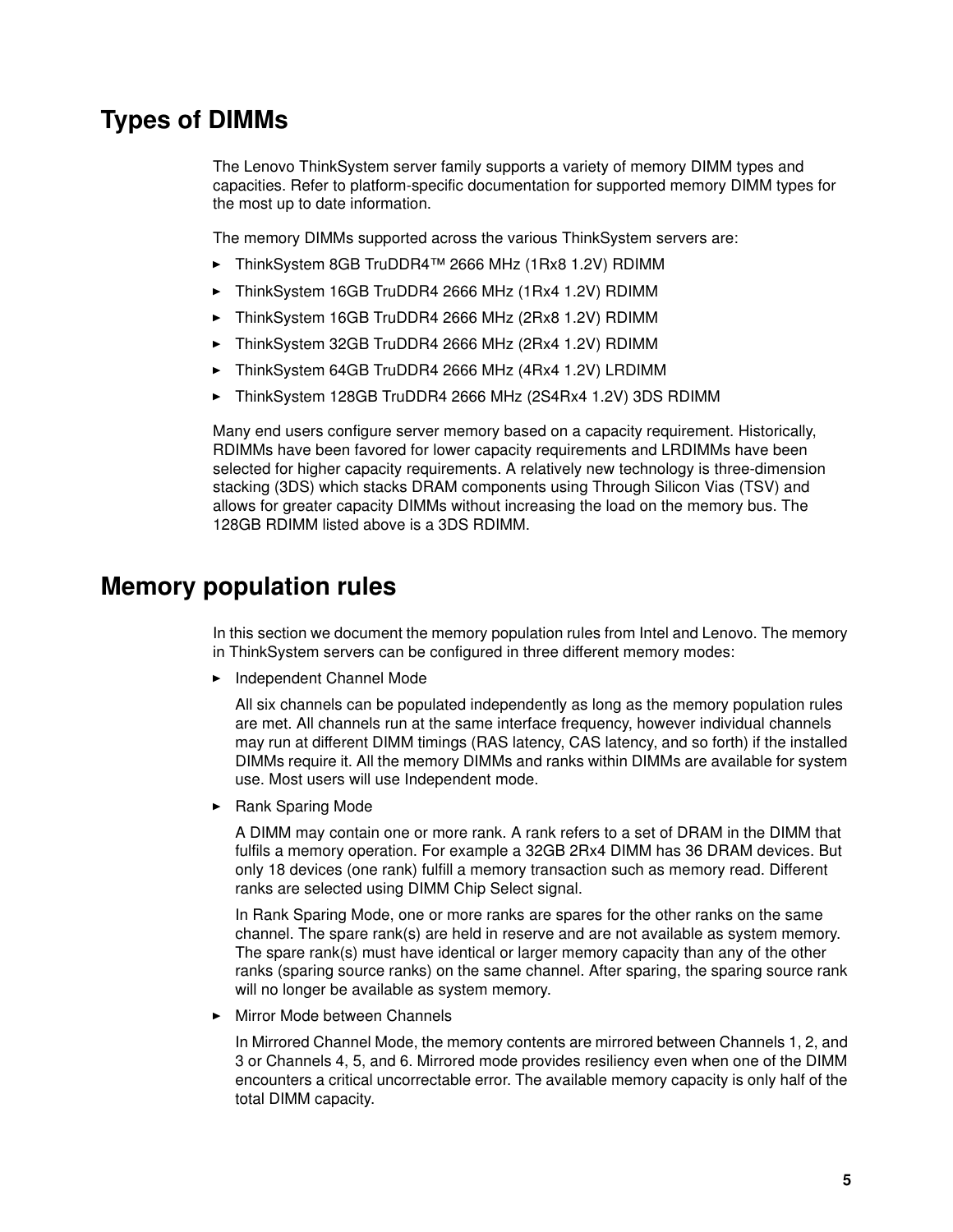#### **Memory population rules for Independent Mode**

In this section we discuss the memory population rules when system memory is configured in independent mode.

#### **Intel rules**

The memory rules for ThinkSystem servers consist of two sections, Intel rules and additional Lenovo rules.

The Intel rules are based on Intel and Lenovo validation and are as follows:

- ► Within a server, RDIMMs, LRDIMMs or 3DS DIMMs cannot be mixed. Each DIMM type is mutually exclusive within a server
- ► Within a CPU populate Integrated Memory Controller 1 (iMC1) first (The iMCs are being referred to as iMC1 and iMC2)
- Within an Integrated Memory Controller:
	- Populate Memory Channel 1 (CH1) first
	- CH2 will be either empty or must be identically populated as CH1
	- CH3 will be either empty or must be identically populated as CH2
	- For an system that supports memory channels with 2 slots each, 5 DIMMs is a supported exception to these population rules.
	- 5 DIMMs would be populated 2-2-1 where channels 1 and 2 each have 2 DIMMs and channel 3 has 1 DIMM
	- For 2-1-1 memory topology, e.g. as in SD530, CH1 can support 2 DIMMs while CH2 and CH3 have one DIMM each. This is a special case covered by Intel and Lenovo validation.
	- Within a memory channel populate SLOT1 first.
	- If a memory channel has two DIMMs populated and the DIMMs have different numbers of ranks, populate the DIMM with the higher number of ranks in SLOT1. Doing so improves signal integrity
	- If two DIMMs on a channel have identical ranks, then populate the one with the higher capacity in SLOT1
- - Intel Xeon Processor Scalable family may limit the memory capacity depending of SKU. Please select appropriate SKU to address the memory capacity. For example "M" SKU CPU is required for a CPU socket supporting more than 768 GB of memory

#### **Additional rules from Lenovo**

At Lenovo we strive to get the maximum performance out of memory subsystem. These additional rules help improve the memory performance.

Please also refer to the Lenovo Press paper on memory performance, *Intel Xeon Scalable Family Balanced Memory Configurations*, available from:

<https://lenovopress.com/lp0742>

Lenovo configurations rules are as follows:

- All CPUs within a server will have identical memory population
- ► Each individual system specification provides the DIMM locations to be populated given a number of DIMMs. In most cases, we will alternate the DIMM population order between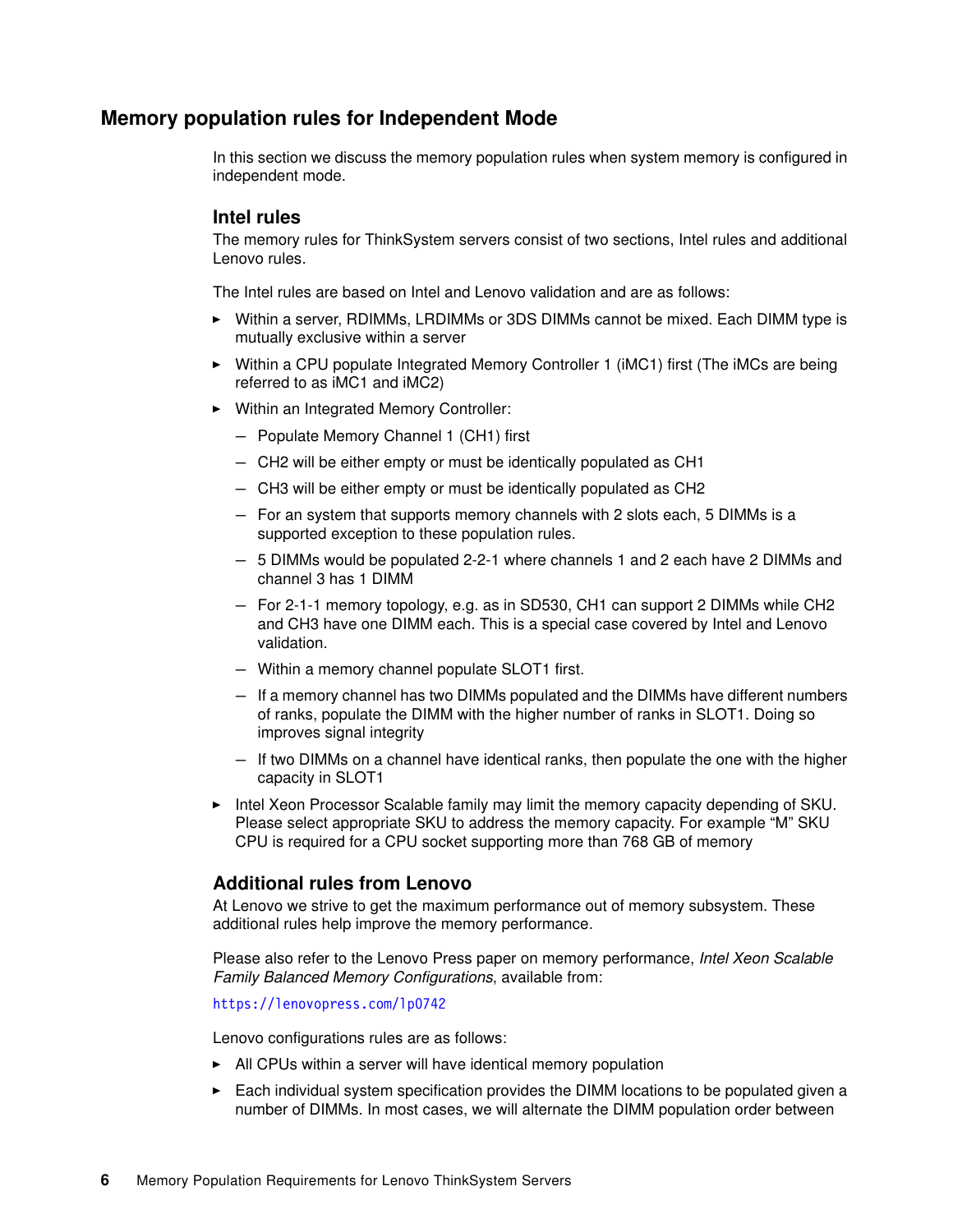CPUs first and then between iMCs on each CPU. There are some exceptions as noted in system specifications.

- ► If a CPU has exactly three identical DIMMs (same Lenovo part number), populate all three DIMMs on iMC1.
- ► If a CPU has exactly 10 identical DIMMs (same Lenovo part number), populate these DIMMs with five on iMC1 and five on iMC2. If the DIMMs are not identical then populate six DIMMs on iMC1 and four DIMMs on iMC2

#### **Examples of supported memory populations**

This section provides example configurations that use valid and supported memory configurations.



In [Figure 4,](#page-6-0) CH1 on iMC1 has an 8GB DIMM and CH4 on iMC2 has a 16GB DIMM.

<span id="page-6-0"></span>*Figure 4 Configuration of two DIMMs: 1x8GB and 1x16GB*

In [Figure 5 on page 8](#page-7-0), DIMM population on iMC1 and iMC2 are different but on each iMC the channels are populated the same. This is supported.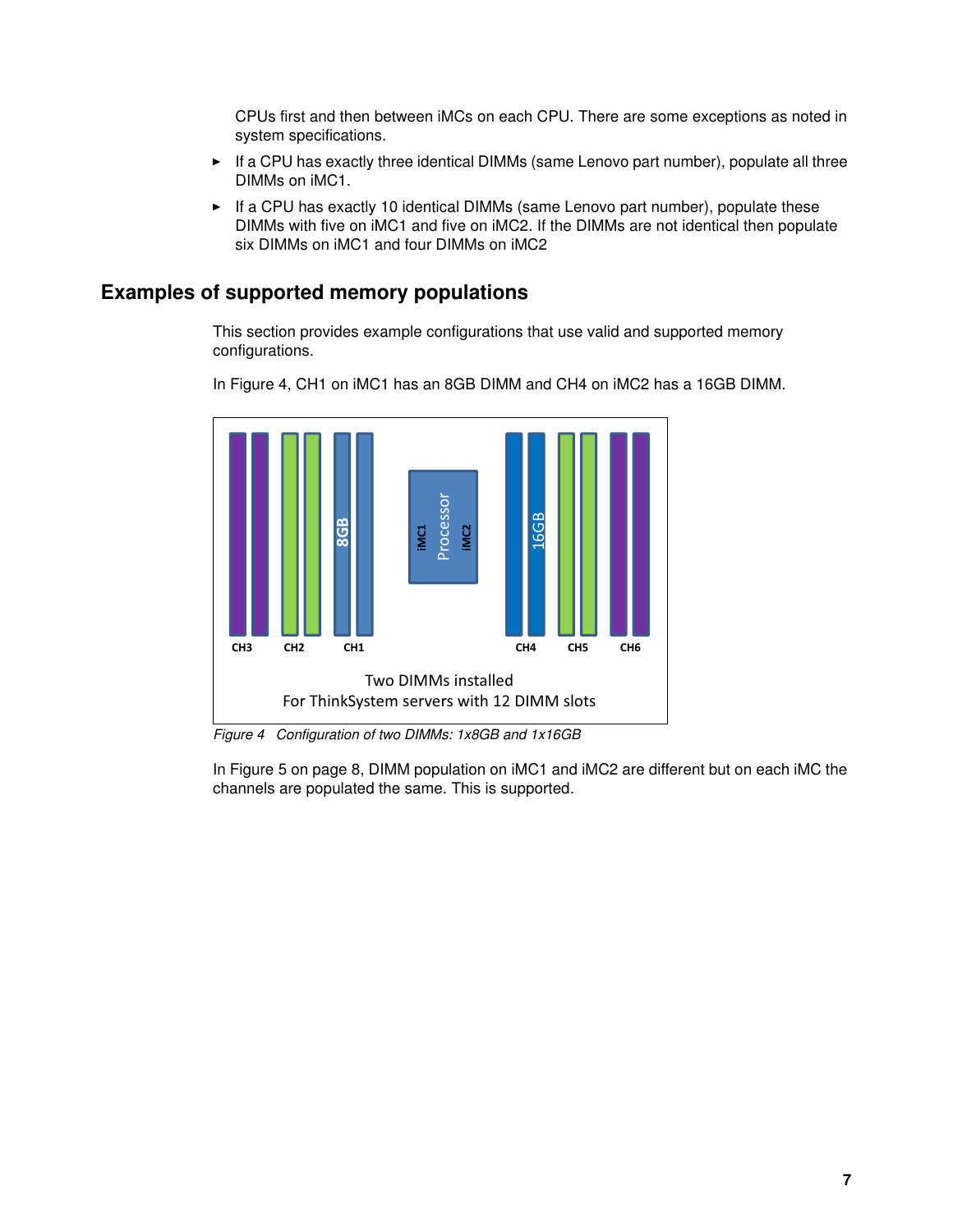

<span id="page-7-0"></span>*Figure 5 Configuration of 12 non-matching DIMMs*

In [Figure 6](#page-7-1), Slot 1 of CH1, CH2 and CH3 on each iMC populate identical DIMMs as are Slot 1 on CH4, CH5 and CH6, however Slot 2 of CH1 and CH4 are different. This is a special case and is supported for SD530.



<span id="page-7-1"></span>*Figure 6 SD530 memory configuration*

#### **Examples of unsupported and not recommended memory populations**

This section provides example configurations that use memory configurations that are either unsupported or are not recommended.

[Figure 7 on page 9](#page-8-0) meets Intel's rule but does not meet Lenovo rule of alternately populating between memory channels. Four DIMMs on a CPU will be populated with one DIMM on CH1 (or CH4) and one DIMM on CH2 (or CH5) on each iMC.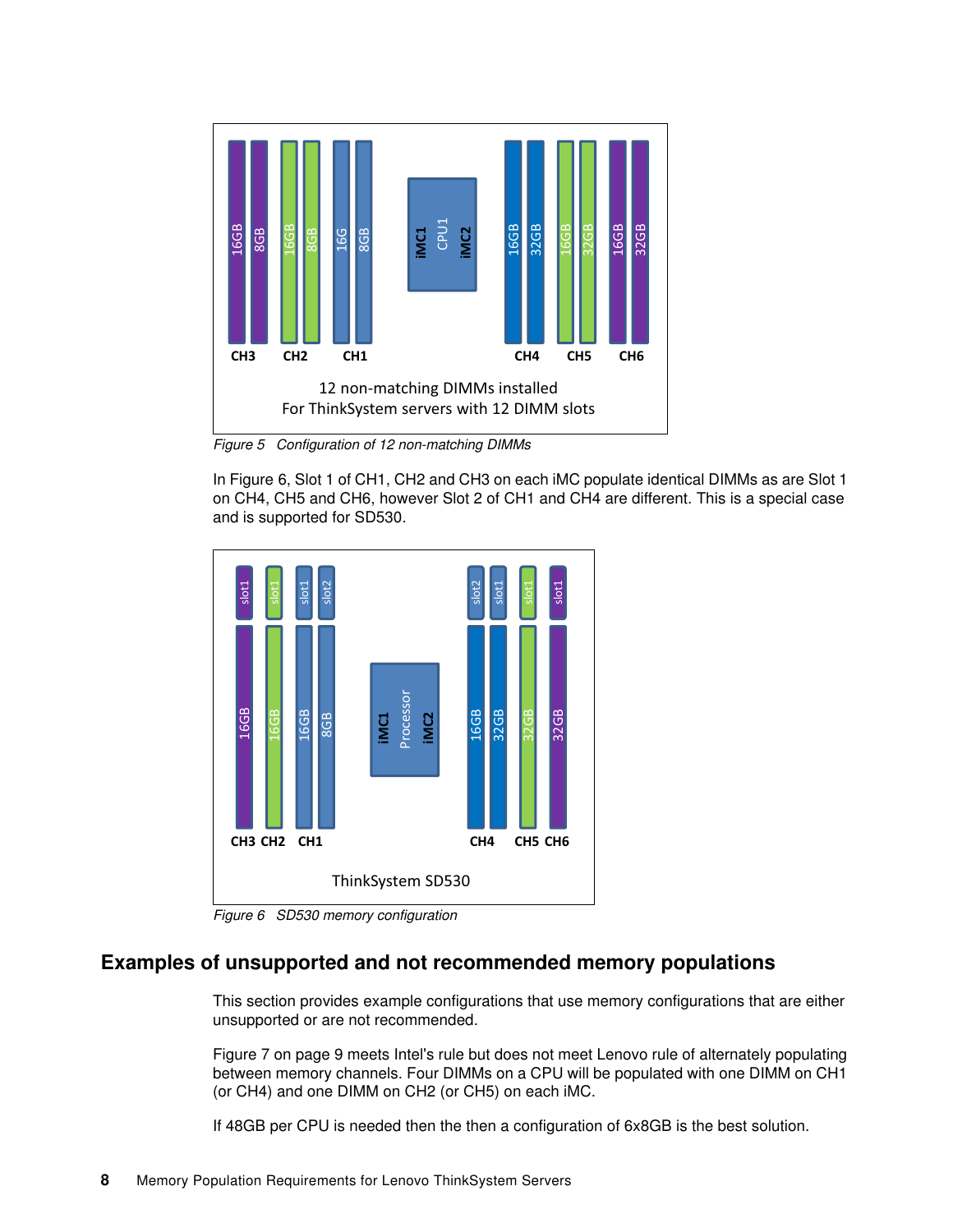

<span id="page-8-0"></span>*Figure 7 DIMMs only installed in one memory channel*

In [Figure 8](#page-8-1), DIMM population on CH2 of iMC1 is different from CH1. This does not meet Intel rules.



<span id="page-8-1"></span>In [Figure 9 on page 10](#page-9-1), DIMM population on each CPU meets Intel requirement, but the configuration does not meet the Lenovo requirement that all CPUs be populated identically. Populating DIMMs equally among all CPUs helps with better memory subsystem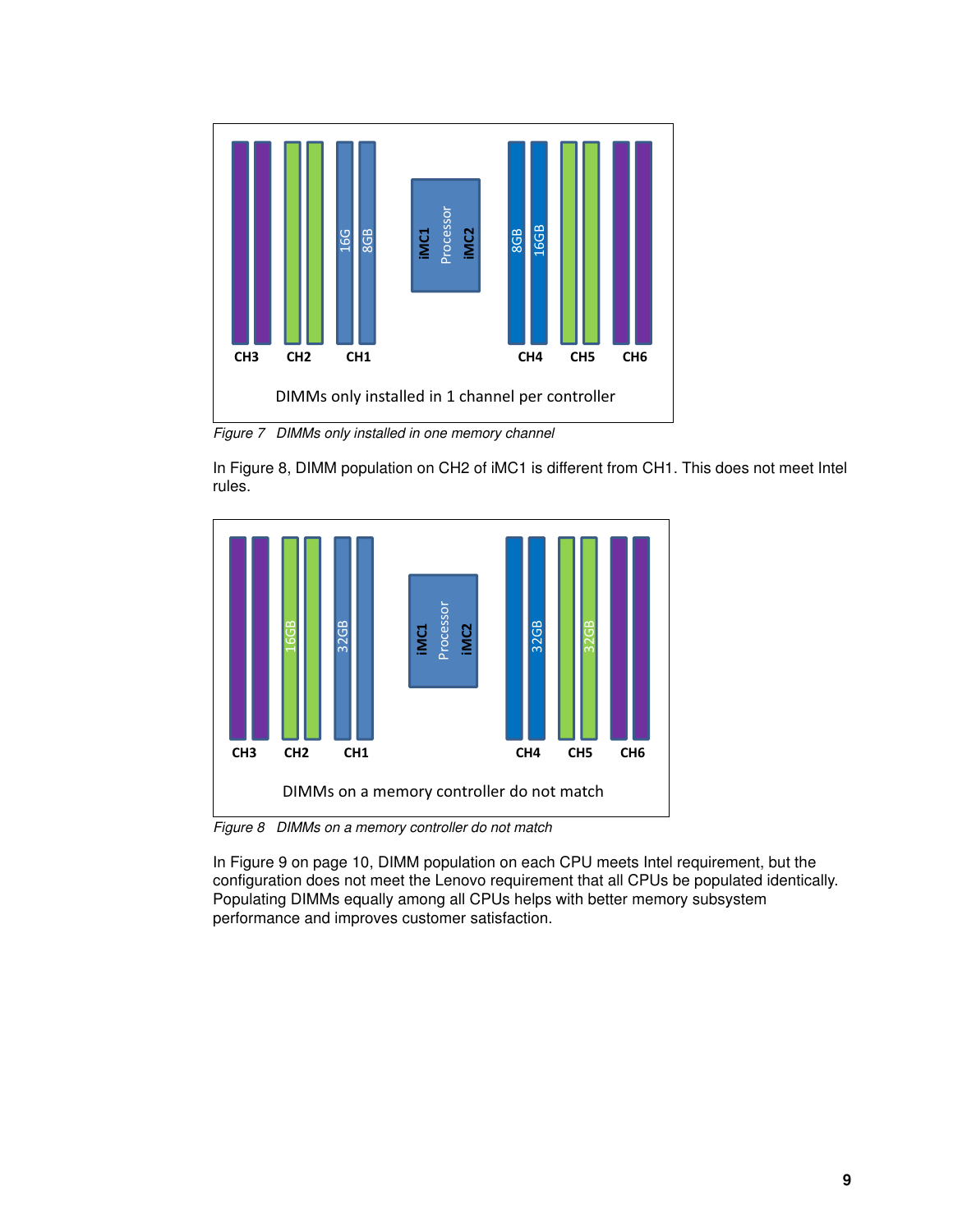

<span id="page-9-1"></span>*Figure 9 Memory configuration of processors do not match*

## <span id="page-9-0"></span>**Lenovo Memory Configuration Wizard**

From the above examples it is apparent that memory population support on ThinkSystem Servers is complex. Lenovo developed a Memory Wizard addition to the Lenovo Enterprise Solutions Configurator (LESC) to address this complexity.

The Memory Wizard is located at:

[http://lesc.lenovo.com/ss/#/memory\\_configuration](http://lesc.lenovo.com/ss/#/memory_configuration)

At the time of writing, the wizard is a standalone tool, however, there are plans to also integrate it into configurations built in LESC.

The Memory Wizard will help end users arrive at a supportable memory configuration for a given capacity for any of our ThinkSystem platforms. In addition, memory configurations can selectively be optimized for performance, price or a combination of performance and price.

For more information on populating balanced memory configurations for optimal memory performance, see the Lenovo Press paper *Intel Xeon Scalable Family Balanced Memory Configurations* available from: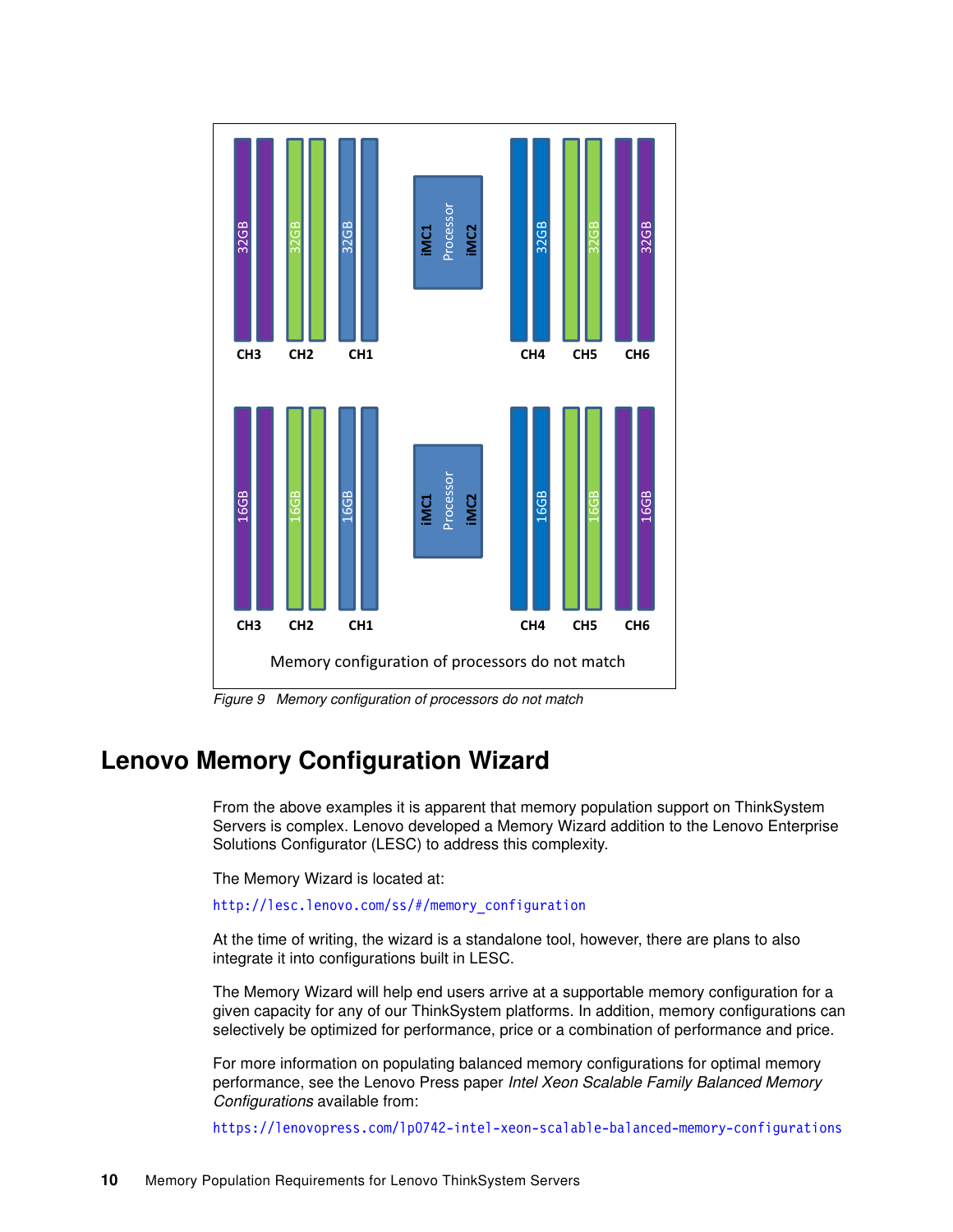# <span id="page-10-0"></span>**Memory mirroring rules**

Memory mirroring mode provides greater memory resiliency. The available memory is one half of the total memory.

The following are additional Intel rules for mirroring support:

- - ThinkSystem servers can support only 2, 3, 4 or 6 DIMMs per iMC when memory mirroring is to be enabled. The servers cannot support either 1 DIMM or 5 DIMMs per iMC with memory mirroring
- ► As with independent mode, equal DIMM sizes must be installed on the populated memory channels. DIMM slot population within a channel does not have to be identical, but the same DIMM slot location across Channel 0, Channel 1, and Channel 2 OR between Channel 3, Channel 4 or Channel 5 must be populated identically. See [Figure 10](#page-10-1).



<span id="page-10-1"></span>*Figure 10 Mirroring example*

- If DIMMs are installed in all three channels, then mirroring occurs across all three DIMM channels. In such a situation, the memory data is cloned between Channels 0, 1 and Channel 1, 2 and channels 2, 0.If DIMMs are installed in only two channels, then mirroring occurs across two DIMMs. That means memory data is cloned between Memory DIMM on CH0 and Memory DIMM on CH1. You cannot mix 2-channel mirroring and 3-channel mirroring in the same IMC.

[Table 1](#page-10-2) shows the DIMM population for memory mirroring.

| <b>Number of</b><br><b>DIMMs to mirror</b> | CH <sub>0</sub>   |            | CH <sub>1</sub>   |                   | CH <sub>2</sub>   |                   |
|--------------------------------------------|-------------------|------------|-------------------|-------------------|-------------------|-------------------|
|                                            | DIMM <sub>1</sub> | DIMM0      | DIMM <sub>1</sub> | DIMM <sub>0</sub> | DIMM <sub>1</sub> | DIMM <sub>0</sub> |
| $\overline{c}$                             | No                | <b>Yes</b> | No                | Yes               | No                | No                |
| 3                                          | No                | Yes        | No                | Yes               | No                | Yes               |
| 4                                          | Yes               | <b>Yes</b> | Yes               | Yes               | No                | No                |
| 6                                          | Yes               | Yes        | Yes               | Yes               | Yes               | Yes               |

<span id="page-10-2"></span>*Table 1 DIMM population for mirroring*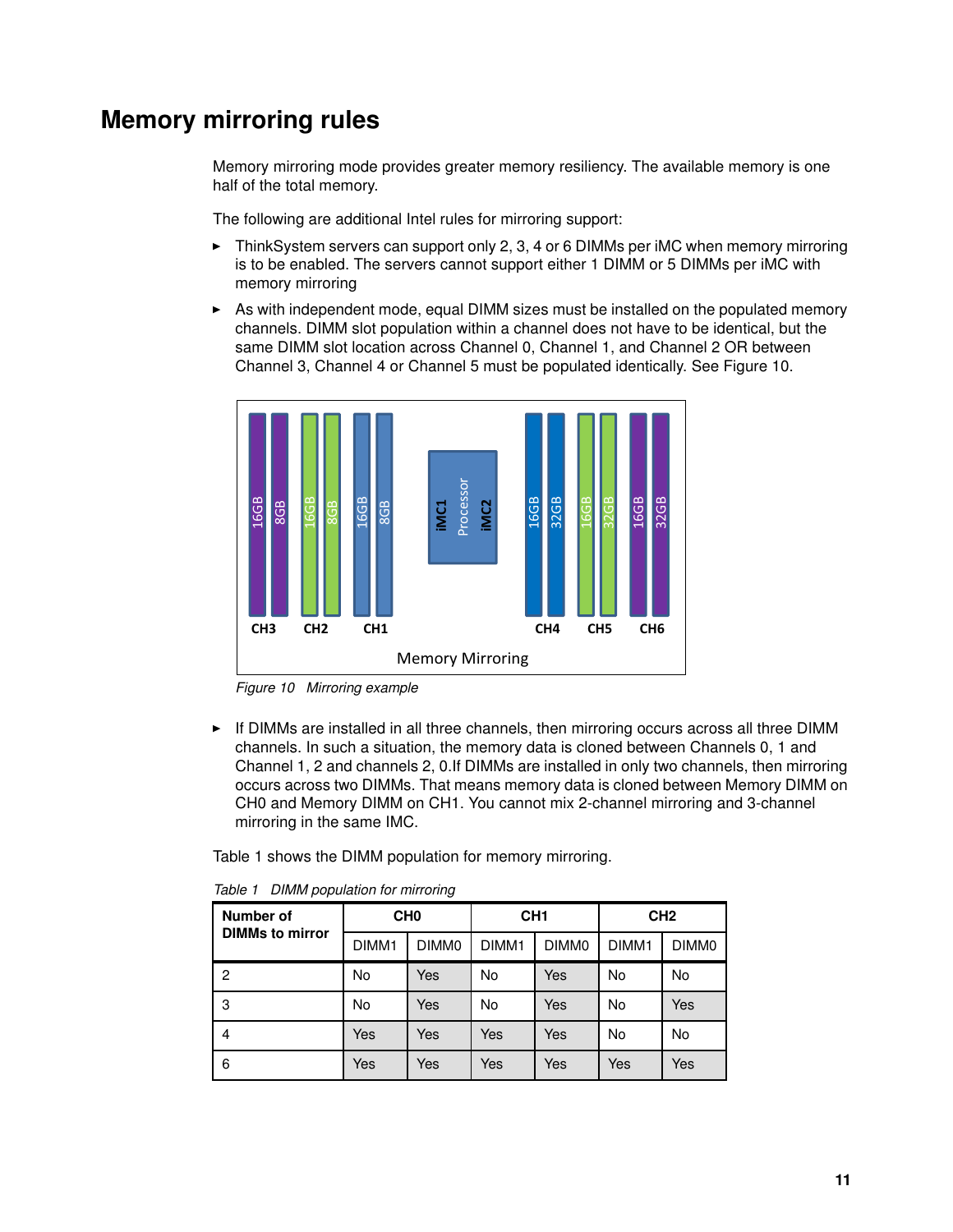# <span id="page-11-0"></span>**Memory Sparing rules**

Sparing mode is another mode that provides greater memory resiliency for higher RAS. One rank of memory is kept as a spare of other ranks of memory in the channel and the spare rank is used in case UEFI detects too many correctable memory errors in the other memory ranks.

► Every populated memory channel must have at least two ranks. So if a channel has only one DIMM and it is a 1R DIMM then that channel can't support Sparing

# <span id="page-11-1"></span>**Further reading**

For more information, consult these resources:

- Intel Xeon Scalable Family Balanced Memory Configurations <https://lenovopress.com/lp0742>
- ► Lenovo ThinkSystem SD530 Performance Considerations with 12 DIMMs and 16 DIMMs <https://lenovopress.com/lp0659>

# <span id="page-11-2"></span>**Author**

**Sumanta K Bahali** is memory architect at the Lenovo Data Center Group (DCG) campus in Morrisville, NC.

Thanks to the following people for their contributions to this project:

- Charles Stephan, System Performance Team lead
- -Joseph Jakubowski, System Performance Architect
- David Watts, Lenovo Press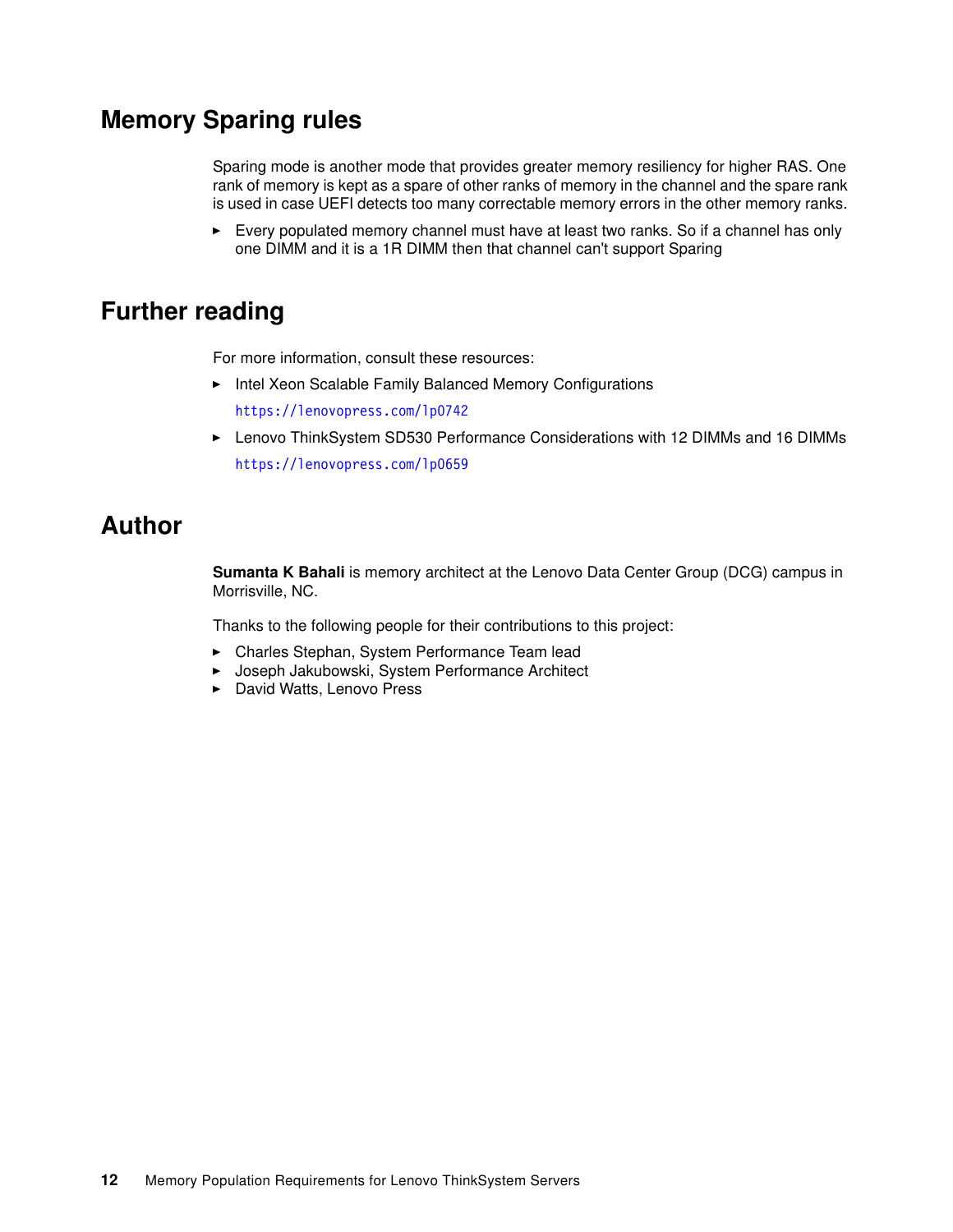# <span id="page-12-0"></span>**Notices**

Lenovo may not offer the products, services, or features discussed in this document in all countries. Consult your local Lenovo representative for information on the products and services currently available in your area. Any reference to a Lenovo product, program, or service is not intended to state or imply that only that Lenovo product, program, or service may be used. Any functionally equivalent product, program, or service that does not infringe any Lenovo intellectual property right may be used instead. However, it is the user's responsibility to evaluate and verify the operation of any other product, program, or service.

Lenovo may have patents or pending patent applications covering subject matter described in this document. The furnishing of this document does not give you any license to these patents. You can send license inquiries, in writing, to:

Lenovo (United States), Inc. 1009 Think Place - Building One Morrisville, NC 27560 U.S.A. Attention: Lenovo Director of Licensing

LENOVO PROVIDES THIS PUBLICATION "AS IS" WITHOUT WARRANTY OF ANY KIND, EITHER EXPRESS OR IMPLIED, INCLUDING, BUT NOT LIMITED TO, THE IMPLIED WARRANTIES OF NON-INFRINGEMENT, MERCHANTABILITY OR FITNESS FOR A PARTICULAR PURPOSE. Some jurisdictions do not allow disclaimer of express or implied warranties in certain transactions, therefore, this statement may not apply to you.

This information could include technical inaccuracies or typographical errors. Changes are periodically made to the information herein; these changes will be incorporated in new editions of the publication. Lenovo may make improvements and/or changes in the product(s) and/or the program(s) described in this publication at any time without notice.

The products described in this document are not intended for use in implantation or other life support applications where malfunction may result in injury or death to persons. The information contained in this document does not affect or change Lenovo product specifications or warranties. Nothing in this document shall operate as an express or implied license or indemnity under the intellectual property rights of Lenovo or third parties. All information contained in this document was obtained in specific environments and is presented as an illustration. The result obtained in other operating environments may vary.

Lenovo may use or distribute any of the information you supply in any way it believes appropriate without incurring any obligation to you.

Any references in this publication to non-Lenovo Web sites are provided for convenience only and do not in any manner serve as an endorsement of those Web sites. The materials at those Web sites are not part of the materials for this Lenovo product, and use of those Web sites is at your own risk.

Any performance data contained herein was determined in a controlled environment. Therefore, the result obtained in other operating environments may vary significantly. Some measurements may have been made on development-level systems and there is no guarantee that these measurements will be the same on generally available systems. Furthermore, some measurements may have been estimated through extrapolation. Actual results may vary. Users of this document should verify the applicable data for their specific environment.